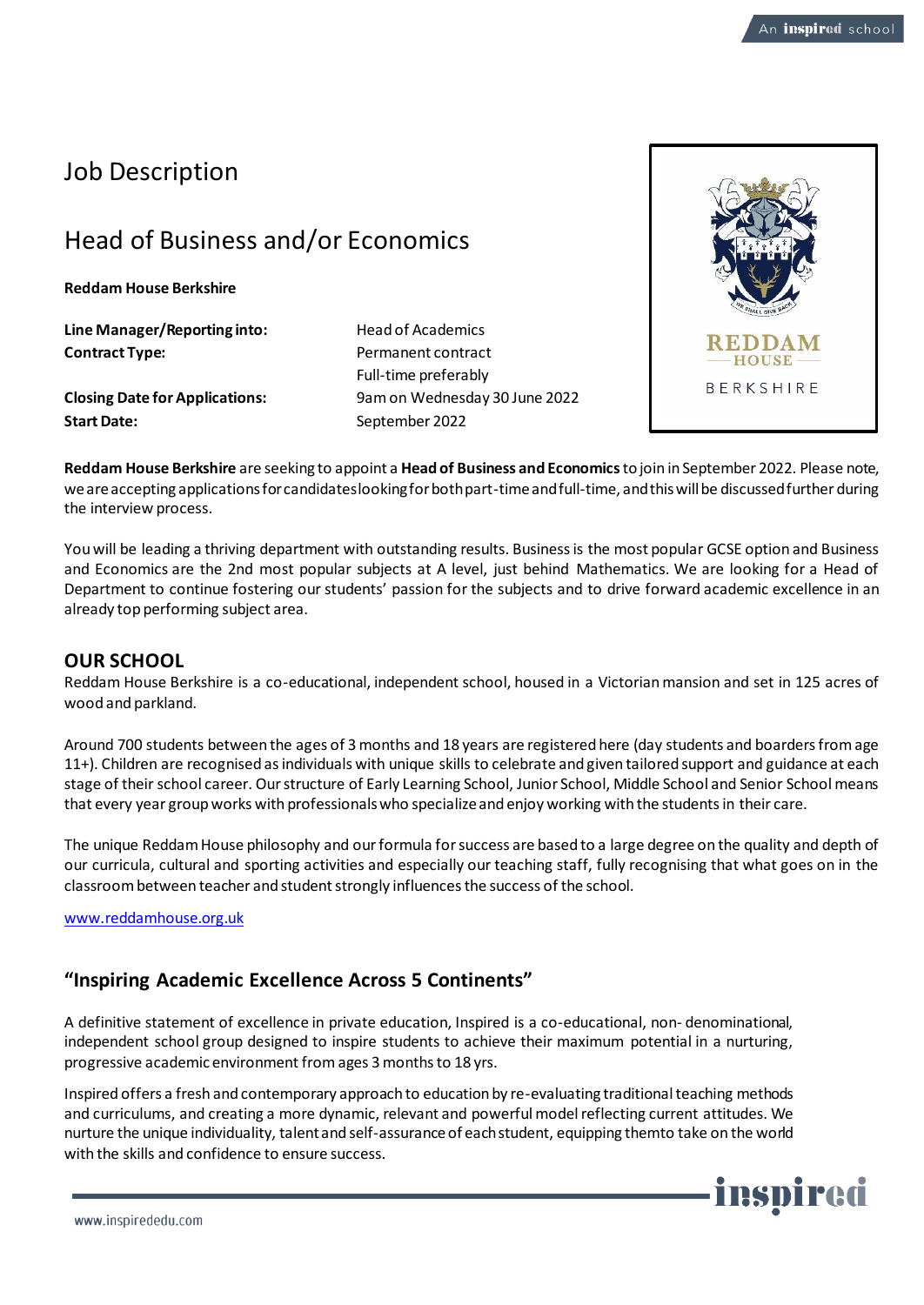Our current portfolio of 70+ schools currently operates across Europe, Asia-Pacific, Africa, the Middle East and Latin America, with quick ongoing expansion foreseen. The group has grown exponentially since its founding 7 years ago and offers a unique opportunity to join a connected global community obsessed with a dedication to excellence.

We take great care when selecting new colleagues to join Inspired Education and hand pick every single role. We believe true excellence in education is only achieved through an inspiring and passionate team with whom are dedicated to supporting our schools to recruit and retain students by sustaining engaging and inspiring learning environments through our 3 pillars of: Performing and Creative Arts; Academics and Sport.

Professionalism, responsive teaching, specialist knowledge, strong planning, excellent qualifications and an outstanding personal reputation, are justfew of the core requirements we look for when recruiting Inspired teaching staff.

For more information about us, please visit Inspired Schools - [Premium Private Education \(inspirededu.com\)](https://inspirededu.com/our-schools)

## **WHAT WE OFFER**

- The most collaborative environment, at every level, that you will find anywhere;
- Excellent resources;
- Excellent professional development within the Inspired group and a global network of over 70 schools to learn alongside;
- At the leading edge of independent school thinking;
- A culture of excellence;
- Network of opportunities;
- Competitive package;
- Accommodation may be available in line with the School's Accommodation Policy;
- School's pension scheme, as well as death in service benefit
- Staff at Reddam House may be eligible for school fee discounts of up to 50%, subject to their child(ren) meeting the entrance requirements;
- Free delicious lunch each day;
- On-site parking

## **WHY APPLY**

#### **"Be at the forefront of International Education"**

When you join Inspired, you don't just join a business. You become part of a unique global community of passionate professionals, with unrivalled access to extensive guidance, support and advice all focused on creating a culture of excellence in education.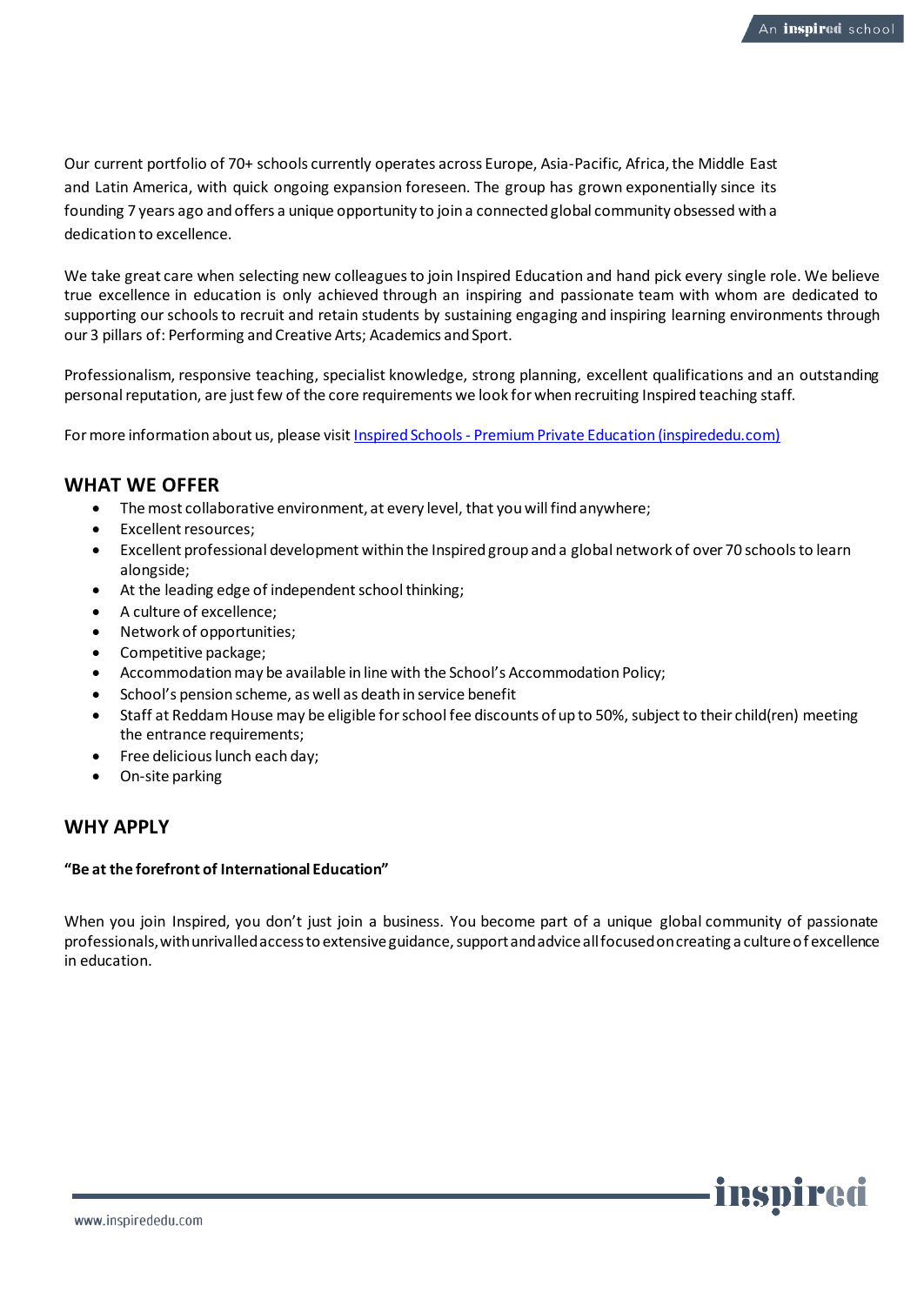## **HOW TO APPLY**

An application/information pack can be downloaded fro[m http://reddamhouse.org.uk/](http://reddamhouse.org.uk/) or TES.

Alternatively, for further details please contac[t vacancies@reddamhouse.org.uk](mailto:vacancies@reddamhouse.org.uk)

All applicants will be expected to provide:

- a supporting statement clearly outlining why they are interested in the position and school
- a completed application form with their details and history of education, employment, and achievements
- at least two referees from a recent/current appointment

## **SAFEGUARDING STATEMENT**

Inspired are committed to safeguarding and promoting the welfare of children and young people and if successful you are expected to share this commitment. The protection of our students' welfare is the responsibility of all staff and individuals are expected to conduct themselves in a way that reflects the principles and values of our organisation. Any successful applications will also be required to undergo rigorous child protection screening including checks with past employers and an enhanced DBS check as well as completing any relevant safeguarding assessments

## **VACCINATION STATUS**

It is a condition of employment for all new staff to be vaccinated against Covid-19. You will be asked to provide visual proof of your status if you are offered a job with us. If you are unable to be vaccinated because of a relevant protected characteristic, then please discuss your situation is with us in confidence during the interview process. Disclosure of vaccine status will be dealt with in accordance of the provisions within the GDPR Regulations.

#### **EQUAL OPPORTUNITIES STATEMENT**

Inspired Education is an equal opportunity employer that is committed to diversity and inclusion in the workplace. We prohibit discrimination and harassment of any kind based on race, colour, sex, religion, sexual orientation, national origin, disability, genetic information, pregnancy, or any other protected characteristic as outlined by law.

This policy applies to all employment practices within our organisation, including hiring, recruiting, promotion, termination, layoff, recall, leave of absence, compensation, benefits, training, and apprenticeship. Inspired makes hiring decisions based solely the skills, experiences and attributes needed to continue to deliver excellence.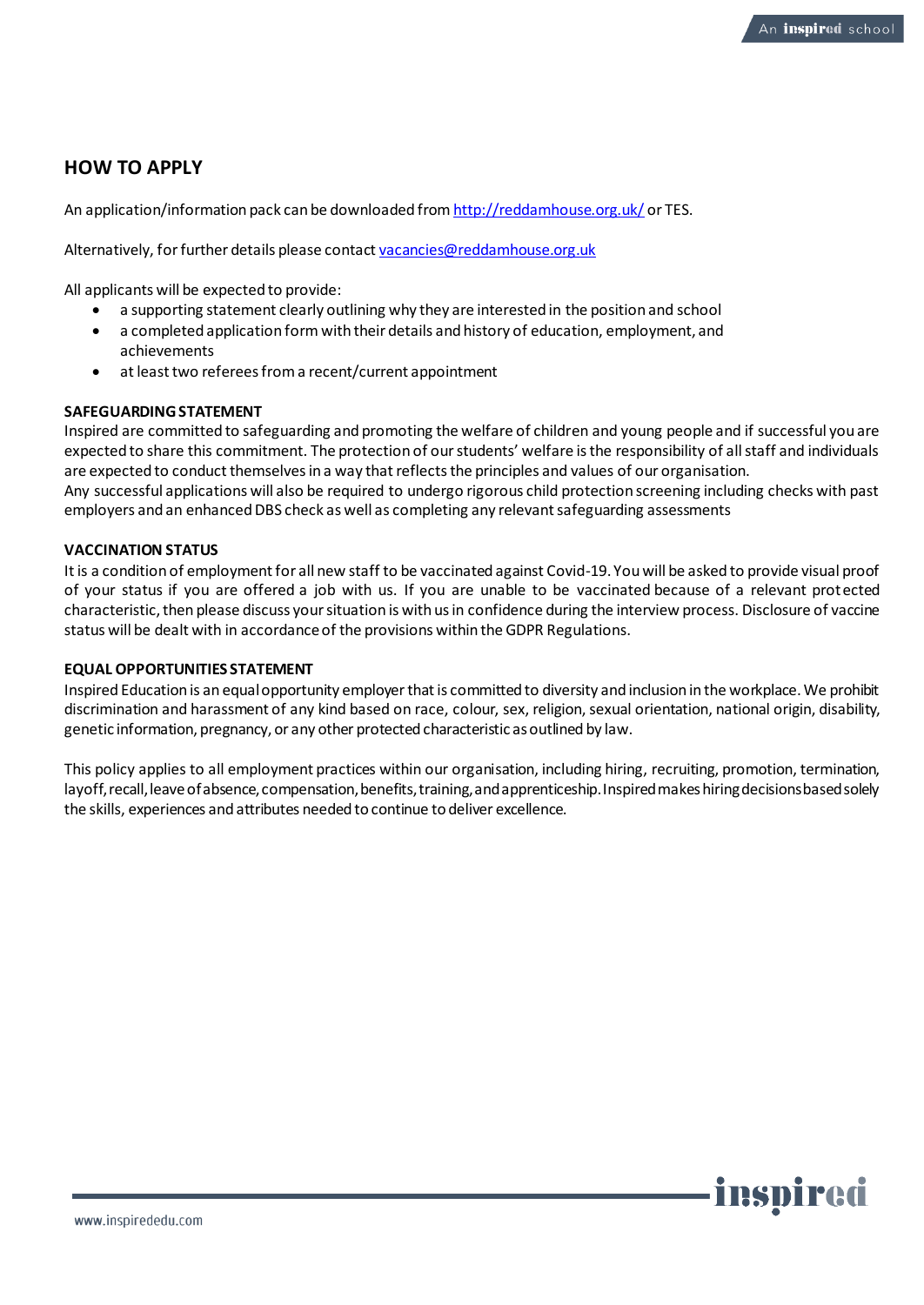## **ROLE SUMMARY & JOB PURPOSE**

**We are seeking to appoint a committed and dynamic teacher who can deliver inspirational lessons across all aspects of the Business and Economics curriculum and lead the department. The successful candidate will have the ability to motivate, enthuse and influence our students, to ensure optimum levels of student learning and achievement across Key Stages 4 and 5. They will also be required to play an active role in the extra-curricular activities run by the Faculty and/or elsewhere in the school.**

## **ROLE RESPONSIBILITIES**

## **All teaching staff are expected:**

- To promote the school's consciously expressed culture;
- To espouse the fact that it is an independent school with a significant boarding section;
- To acknowledge that the early learning, junior and senior sections constitute one school;
- To be a fluent user of digital technology, to advance and enhance teaching and learning;
- To use differentiation in his/her teaching, enabling all students to reach the highest standards;
- To be sensitive to the complexity of the relationships that pertain within the school;
- To be sensible about expenditure;
- To behave appropriately at all times;
- To accept that he or she bears, as does everyone else connected to the School, a responsibility for marketing it.

## **Every teacher must be committed to the fulfilment of the School's strategic intents:**

- a) In academic matters, to foster and communicate a culture of high expectations, focused on teaching and learning;
- b) In pastoral matters, to ensure that each student is given the individual attention she or he requires;
- c) To recognise that we all in some ways exercise leadership responsibilities; to ensure that any formal leadership or managerial responsibilities he or she holds are fulfilled in such a way that the School's aims are promoted;
- d) To develop one's own professional expertise as fully as possible;
- e) To contribute to making the School welcoming and accessible to the wider community;
- f) To ensure that the resources used in teaching and learning are as good as they can be within the bounds of affordability.

#### **Co-curricular expectations**

Further to this, every member of staff has some responsibility towards the provision of co-curricular activities, which are a central feature of a Reddam House education. Each member of staff is also responsible for ensuring that students' behaviour is appropriate and as good as it can be. It is very important that we are all positive about the benefits that membership of our diverse community of students brings to every member of our community.

#### **Departmental Responsibilities**

#### **Reporting to the Head of Academics, the primary focus of this post will be:**

- To lead all academic aspects of the department
- Line manage colleagues in the department
- To be an outstanding classroom practitioner, using a variety of methods and techniques to engage, motivate, support and challenge students;
- To have an excellent rapport with students and be involved in the pastoral care of the school;

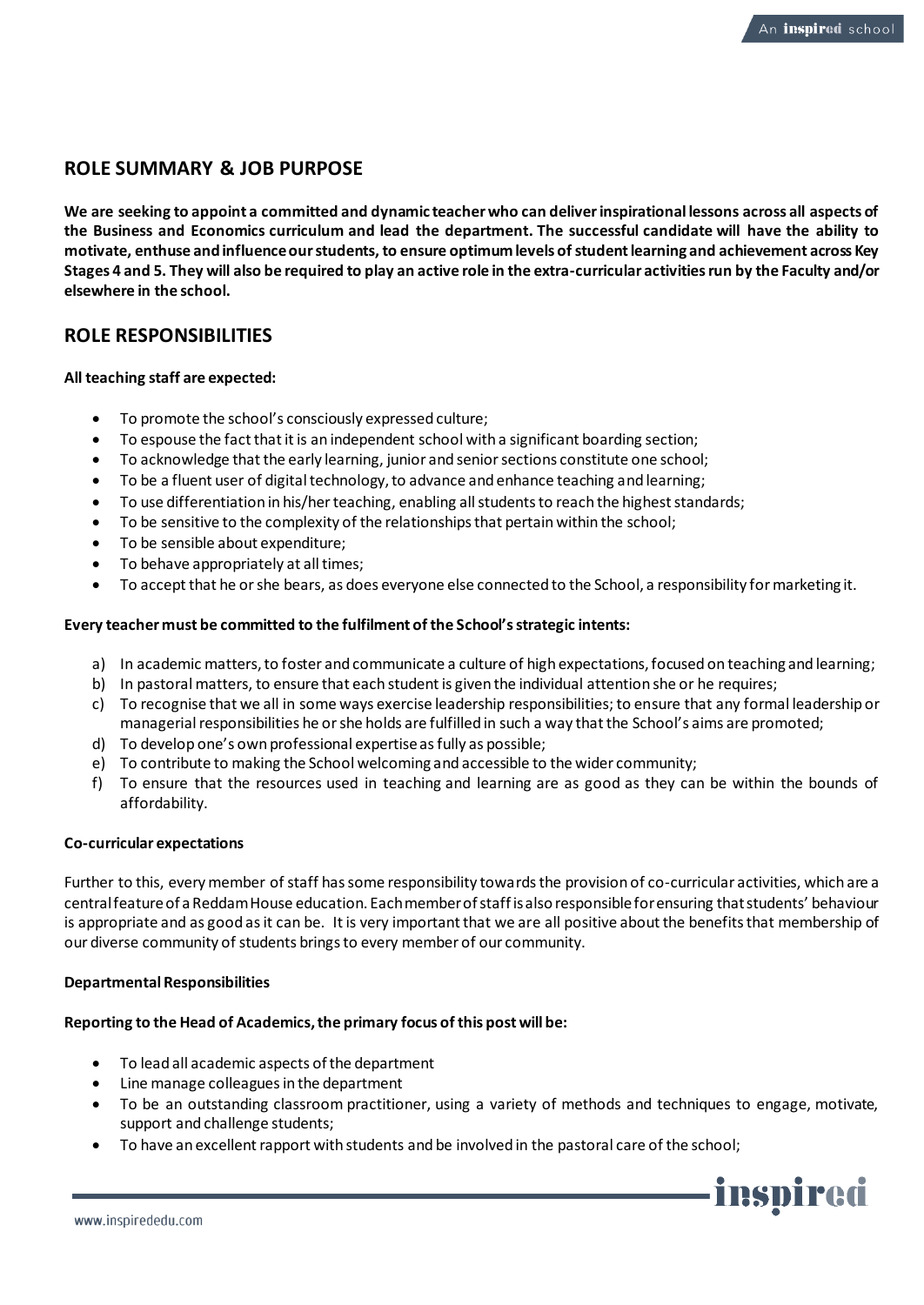- To ensure that lessons are well-planned in accordance with the schemes of work for each course;
- To know students well and understand prior learning and progression needs;
- To set high expectations for the achievement of their students;
- To set and assess work in line with the School's assessment policy, providing positive and meaningful feedback which enables students to improve;
- To monitor students' performance aiming continually to raise their levels of achievement;
- To report accurately and honestly on progress in line with the School's reporting schedules;
- To contribute to the raising of professional standards in the Business /Economics department; including the development of curriculum and schemes of work, keeping abreast of new developments and research and the sharing of good practice;
- To participate in the wider life of the School, including trips, activities and in boarding;
- To fulfil administrative duties in both an efficient and effective manner;
- To supervise and, where possible, teach students whose teacher is not available, as well as invigilating examinations;
- To liaise closely with the Head of Academics on all academic matters.

## **Additional Duties and Responsibilities**

- To have a working knowledge of teachers' professional duties, legal liabilities and responsibilities;
- To have a working knowledge of all relevant Policies and Procedures;
- To establish effective working relationships with professional colleagues and other staff, as appropriate;
- To be committed to ensuring that every student is given the opportunity to achieve their potential and meet the high expectations set for them;
- To observe and manage all Health and Safety requirements to maintain a safe environment for students, colleagues and parents.

|                                                                                                                              | <b>ESSENTIAL</b>                                                                                                                                                                                                                                                                                                                                                           | <b>DESIRABLE</b>                                                                                                                                                                                                                                                                                                                                                            |
|------------------------------------------------------------------------------------------------------------------------------|----------------------------------------------------------------------------------------------------------------------------------------------------------------------------------------------------------------------------------------------------------------------------------------------------------------------------------------------------------------------------|-----------------------------------------------------------------------------------------------------------------------------------------------------------------------------------------------------------------------------------------------------------------------------------------------------------------------------------------------------------------------------|
| <b>Inspired Required Teaching</b><br><b>Standards</b><br>A full outline of Teaching<br>standards are available on<br>request | Able to set clear expectations and stretching goals<br>$\bullet$<br>Adaptable teaching style incorporating feedback<br>A depth of understanding in the relevant subject area<br>Ability to judge learning effectiveness<br>Excellent preparation and planning                                                                                                              | Assessment of student outcomes and feedback to enhance performance<br>Genuine care and attention for the highest standards of student welfare                                                                                                                                                                                                                               |
| <b>Skills and previous</b><br>experience                                                                                     | Proven experience of teaching<br>Business and/or Economics.<br>Demonstratable interest and<br>expertise in their subject area,<br>having undertaken professional<br>development activities<br>Confidence with use of ICT in<br>teaching<br>Excellent interpersonal skills;<br>ability to work both<br>collaboratively and<br>independently<br>Excellent organisational and | Proven experience of leading a<br>department in Business and/or<br>Economics.<br>Experience in the preparation of<br>students for external assessment<br>Experience in pastoral care and<br>student wellbeing<br>Experience of teaching AQA GCSE<br>Business and/or AQA A level<br>Economics.<br>Experience with coursework<br>moderation<br>Experience teaching vocational |

## **WHAT WE'RE LOOKING FOR**

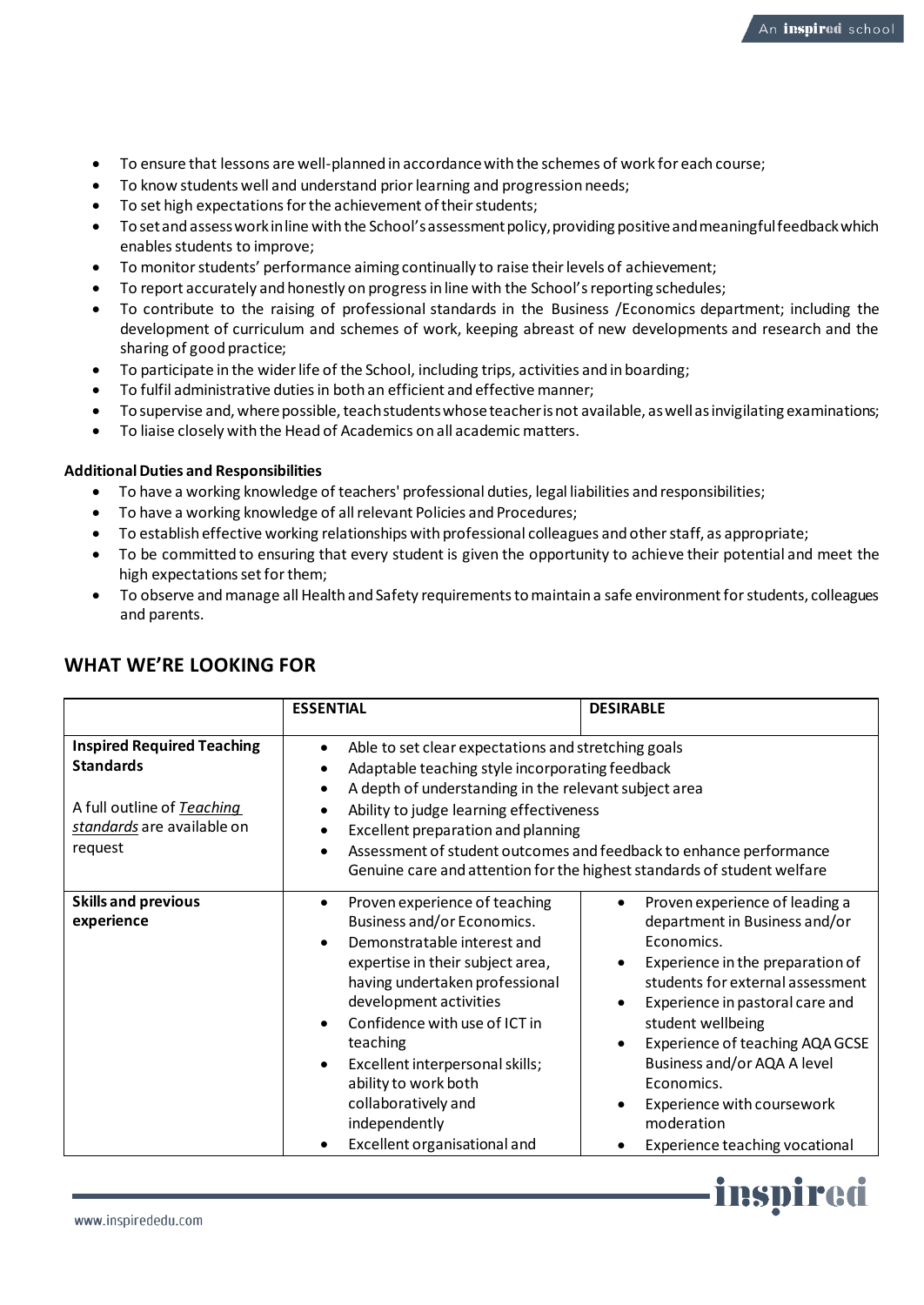-inspired

|                                                       | administrative skills - ability to<br>plan, prioritise and manage a<br>varied workload                                                                                                                                                                                                                                                                                                                                                                                                                                                                                                                                                                                                                                                                                                                                                                                                                                                                                | Business qualifications such as<br><b>BTEC or Cambridge Technicals</b><br><b>Experience running a Business</b><br>$\bullet$<br>and/or Economics extra curricular<br>club |
|-------------------------------------------------------|-----------------------------------------------------------------------------------------------------------------------------------------------------------------------------------------------------------------------------------------------------------------------------------------------------------------------------------------------------------------------------------------------------------------------------------------------------------------------------------------------------------------------------------------------------------------------------------------------------------------------------------------------------------------------------------------------------------------------------------------------------------------------------------------------------------------------------------------------------------------------------------------------------------------------------------------------------------------------|--------------------------------------------------------------------------------------------------------------------------------------------------------------------------|
| <b>Qualifications and</b><br><b>Accreditations</b>    | University degree Business /<br>$\bullet$<br>Economics and/or in a related<br>subject<br>PGCE, QTS or equivalent<br>Strong academic credentials<br>Appropriate right to work                                                                                                                                                                                                                                                                                                                                                                                                                                                                                                                                                                                                                                                                                                                                                                                          |                                                                                                                                                                          |
| <b>Personal Competencies and</b><br><b>Attributes</b> | A commitment to professional<br>$\bullet$<br>development<br>Enthusiasm, energy and a<br>positive and flexible approach<br>Ability to engage and motivate<br>young people<br>Ability to manage own workload,<br>to cope well under pressure and<br>meet deadlines<br>Interest in working with students<br>٠<br>inside and outside the classroom<br>to support their learning and<br>personal development<br>Readiness to engage whole-<br>heartedly in the extracurricular<br>and wider life of the school<br>Recognition of the importance of<br>personal responsibility for health<br>and safety<br>Demonstrable commitment to<br>the safeguarding of students and<br>child protection<br>Demonstrable commitment to<br>equal opportunities<br>Commitment to the School's<br>ethos, aims and whole<br>community<br>A commitment to professional<br>development and a<br>demonstrated record of having<br>kept abreast of recent, relevant<br>educational methodology |                                                                                                                                                                          |